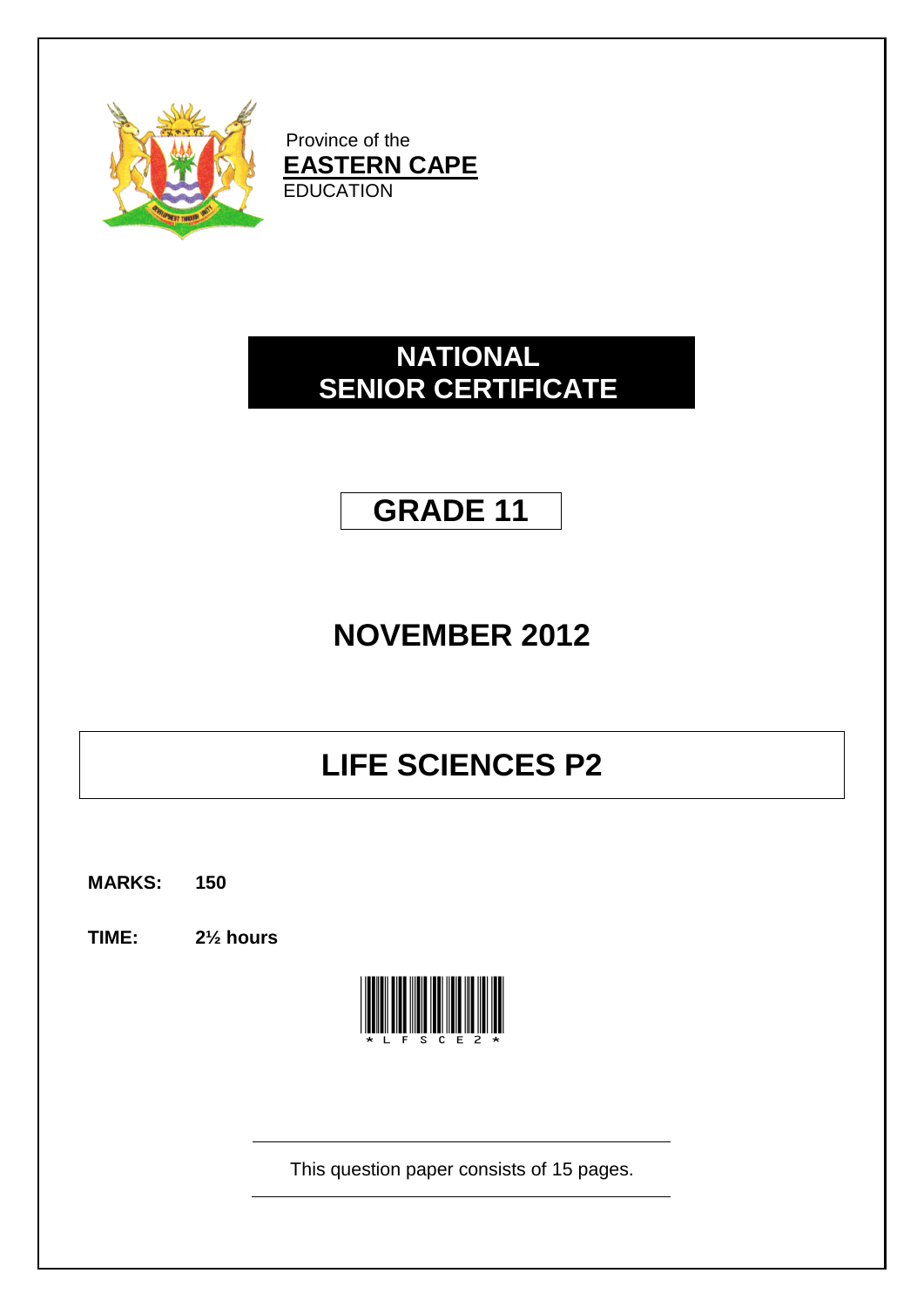#### **INSTRUCTIONS AND INFORMATION**

Read the following instructions carefully before answering the questions.

- 1. Answer ALL the questions.
- 2. Write ALL the answers in the ANSWER BOOK.
- 3. Start EACH question on a NEW PAGE.
- 4. Number the answers correctly according to the numbering system used in this question paper.
- 5. If answers are NOT presented according to the instructions of each question, candidates will lose marks.
- 6. All drawings should be done in pencil and labelled in blue or black ink.
- 7. Draw diagrams and flow charts ONLY when requested to do so.
- 8. The diagrams in this question paper may NOT necessarily be drawn to scale.
- 9. The use of graph paper is NOT permitted.
- 10. Non-programmable calculators, protractors and compasses may be used.
- 11. Write neatly and legibly.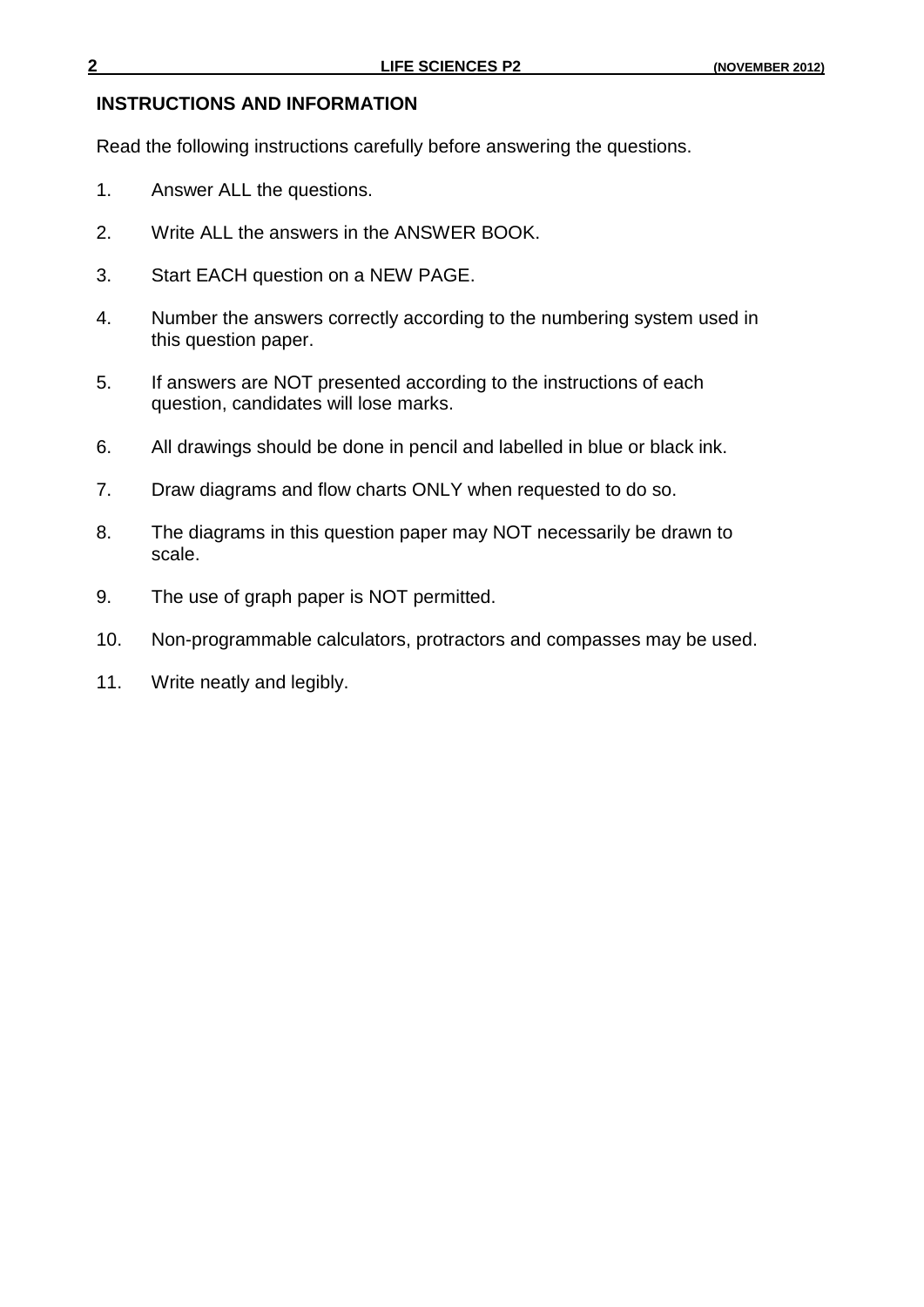#### **SECTION A**

#### **QUESTION 1**

- 1.1 Various options are provided as possible answers to the following questions. Choose the correct answer and write only the letter  $(A - D)$  next to the question number (1.1.1 – 1.1.10), for example 1.1.11 D.
	- 1.1.1 Which of the following is NOT applicable to viruses?
		- A They are living cells which are parasites.
		- B They cause diseases.
		- C They are the simplest known organisms.
		- D They have the ability to reproduce.

QUESTION 1.1.2 and 1.1.3 are based on the diagram below.



- 1.1.2 The function of the part labelled A is …
	- A movement.
	- B feeding.
	- C reproduction.
	- D food storage.
- 1.1.3 The visible feature that enables us to classify the bacterium as a prokaryote is the …
	- A cell wall.
	- B absence of a true nucleus.
	- C storage granule.
	- D flagellum.
- 1.1.4 Bacteria are pathogens because they …
	- A are prokaryotic organisms.
	- B live symbiotically in the intestine of mammals.
	- C cause diseases.
	- D feed on dead organisms.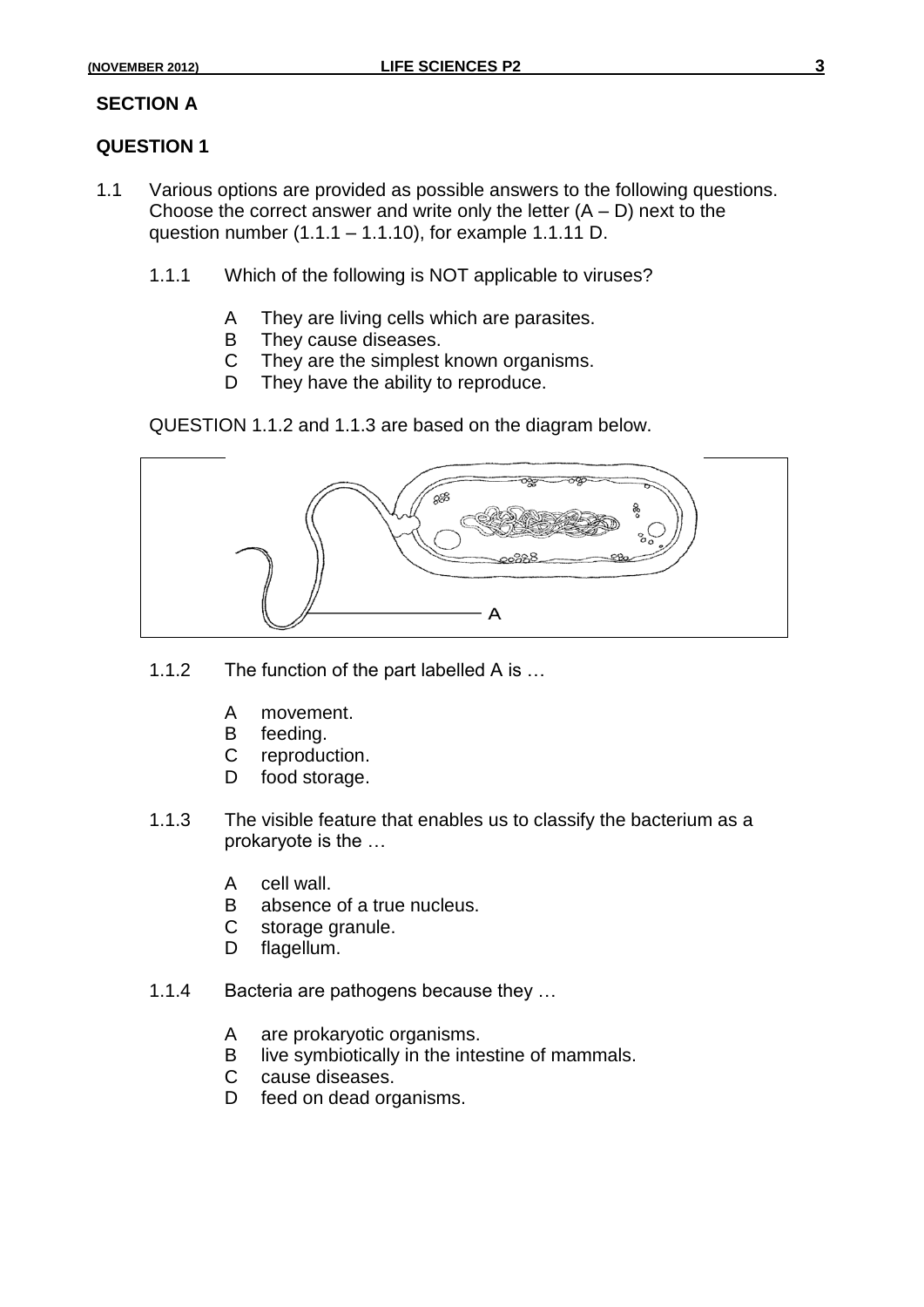- 1.1.5 The cell walls of most fungi are mainly composed of …
	- A chitin.
	- B cellulose.
	- C pectin.
	- D lignin.
- 1.1.6 Which of the following flightless birds evolved from a common ancestor on Gondwanaland?
	- A Ostrich and Rhea
	- B Emu and Moa
	- C Ostrich and Emu
	- D Rhea and Moa
- 1.1.7 A jellyfish belongs to the phylum Cnidaria because it has …
	- A an exoskeleton made of chitin.
	- B a fluid-filled coelom that forms a hydrostatic skeleton.
	- C a fluid-filled gut and mesoglea that form a hydrostatic skeleton.
	- D no skeleton.



The diagram above indicates that …

- A species A is a common ancestor to species M, N, O and P.
- B species N and O are most closely related species shown.
- C species C is the most recent common ancestor of species O and P.
- D species B is the most common ancestor of species M and N.
- 1.1.9 A characteristic of the Chordata is that they …
	- A have no coelom.
	- B have mammary glands.
	- C are diploblastic.
	- D have bilateral symmetry.
- 1.1.10 The flightless bird, the rhea, can be found in …
	- A Africa.
	- B South America.
	- C Australia.
	- D New Zealand. (10x2) (20)
- 
- 1.2 Give the correct BIOLOGICAL TERM for each of the following descriptions.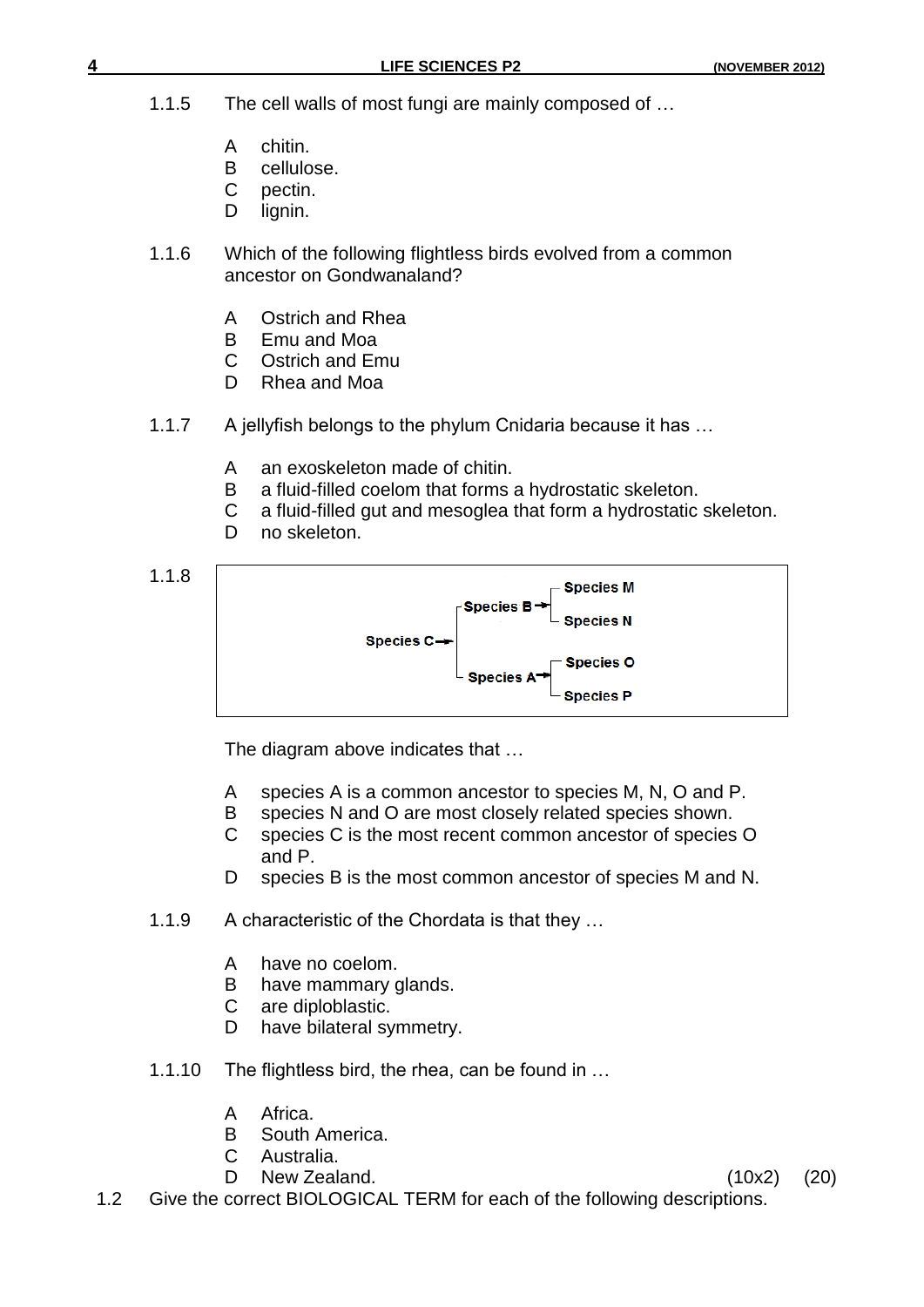Write only the term next to the question number  $(1.2.1 - 1.2.9)$  in the answer book.

- 1.2.1 The ability to produce antibodies to fight diseases.
- 1.2.2 A plant body that has no differentiation into roots, stems and leaves.
- 1.2.3 Organisms that have a definite nucleus.
- 1.2.4 The vegetative part of a fungus.
- 1.2.5 Unicellular organisms that can exist in *coccus, spirillum* or *bacillus* form.
- 1.2.6 The degree of variety of organisms in a particular area.
- 1.2.7 An organism that carries a disease without being affected by it.
- 1.2.8 The parasitic protozoan that causes malaria.
- 1.2.9 The structure with a nucleic acid core and a protein coat. (9x1) (9)
- 1.3 Indicate whether each of the statements in COLUMN Ι, applies to A ONLY, B ONLY, BOTH A and B, or NONE of the items in COLUMN ΙΙ. Write A ONLY, B ONLY, BOTH A and B, or NONE next to the question number in the ANSWER BOOK.

|       | <b>COLUMN I</b>                          | <b>COLUMN II</b> |                       |  |
|-------|------------------------------------------|------------------|-----------------------|--|
| 1.3.1 | Presence of a protein capsule and a      | A                | <b>Viruses</b>        |  |
|       | well-defined nucleus                     | В                | <b>Bacteria</b>       |  |
| 1.3.2 | A disease caused by bacteria             | A                | Cholera               |  |
|       |                                          | В                | Malaria               |  |
| 1.3.3 | The earthworm's body consist of          | A                | Three body layers     |  |
|       |                                          | В                | Segments              |  |
| 1.3.4 | Plants that have naked seeds             | A                | Pteridophytes         |  |
|       |                                          | B                | <b>Bryophytes</b>     |  |
| 1.3.5 | A fluid-filled body cavity found in some | A                | Gut                   |  |
|       | animals                                  | B                | Coelom                |  |
| 1.3.6 | The kind of skeleton that results from   | A                | Endoskeleton          |  |
|       | muscles working against fluids in the    | В                | Hydrostatic           |  |
|       | body cavities                            |                  | skeleton              |  |
| 1.3.7 | Structure produced when the spore of a   | A                | <b>Prothallus</b>     |  |
|       | moss germinates                          | В                | Sporangium            |  |
| 1.3.8 | A type of asexual reproduction where a   |                  | <b>Binary fission</b> |  |
|       | single cell split into two               | В                | <b>Meiosis</b>        |  |

(8x2) (16)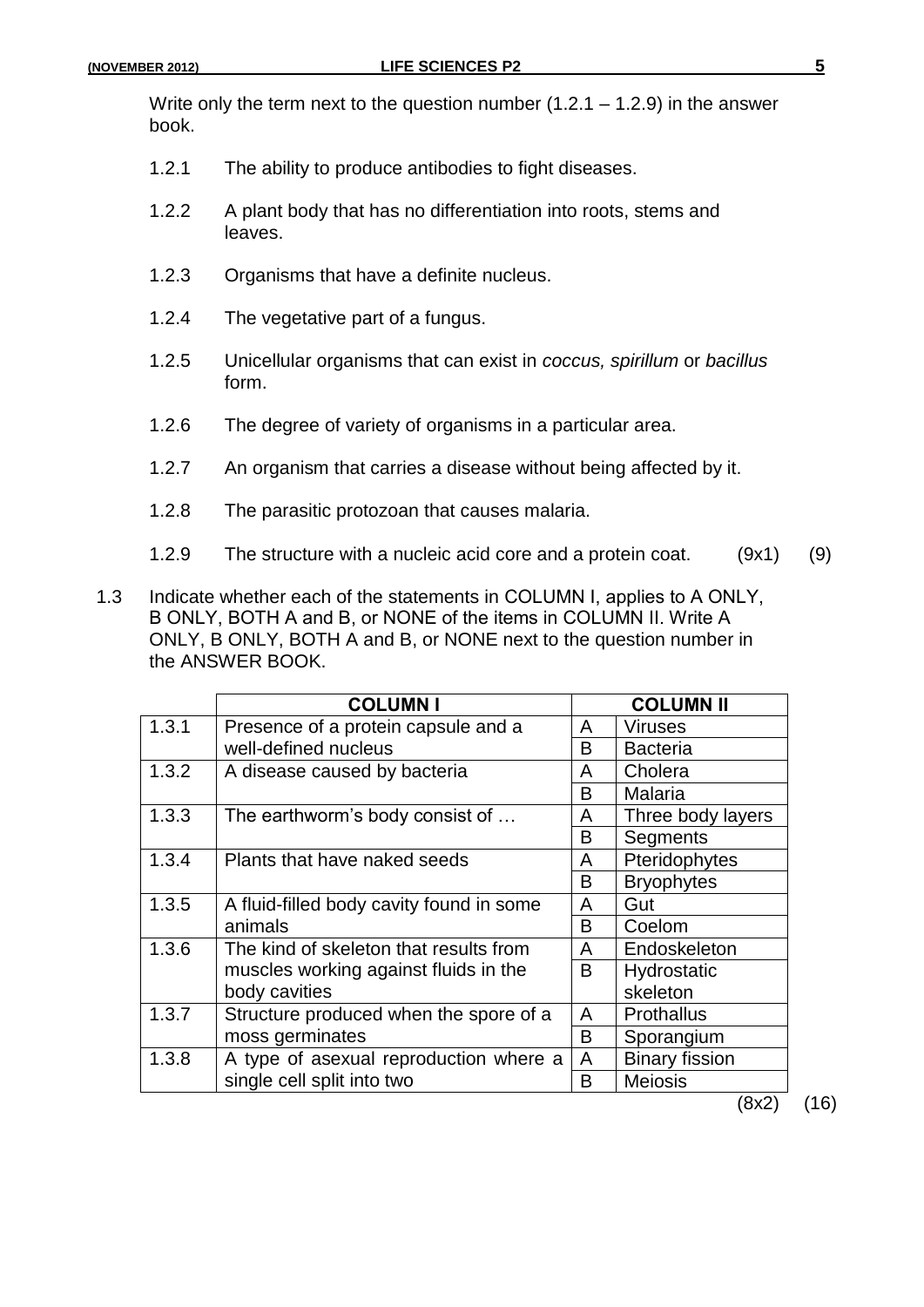### 1.4 Study the graph below and answer the questions that follow.



- 1.4.1 In which year was the highest number of TB cases reported? (1)
- 1.4.2 Calculate the total number of TB cases in 2003 and 2004. (1)
- 1.4.3 What trend is shown by the data on the graph? (2)
- 1.4.4 Suggest ONE reason why this trend is taking place. (1)
	- **TOTAL SECTION A: 50**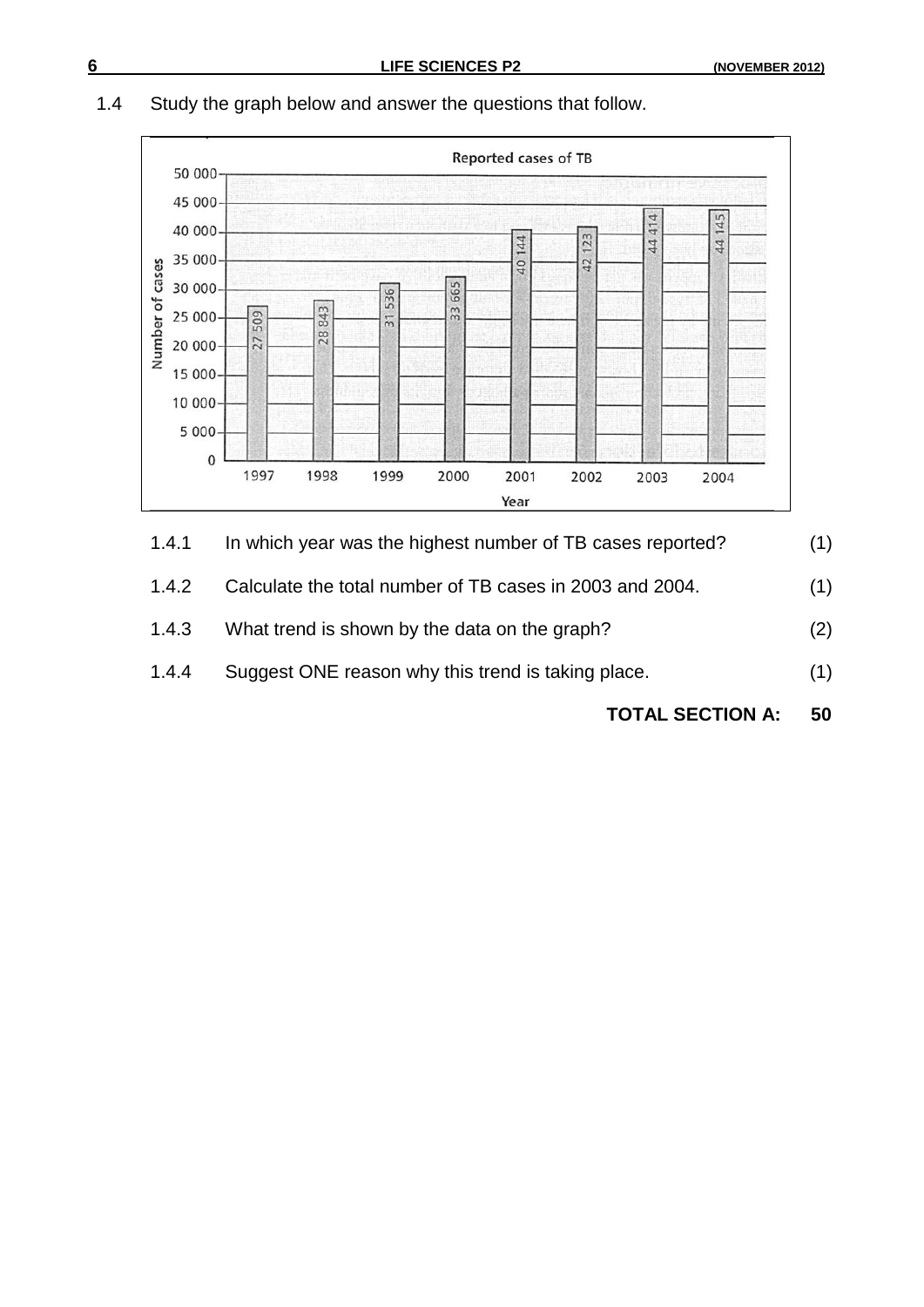#### **SECTION B**

### **QUESTION 2**

2.1 The diagram shows a part of the fungi's life cycle. Study the diagram and answer the questions that follow.



| 2.1.2 | Give TWO ways in which fungi can reproduce.              | (2) |
|-------|----------------------------------------------------------|-----|
| 2.1.3 | Give THREE reasons why fungi are biologically important. | (3) |
| 2.1.4 | Give TWO examples of fungal diseases in plants.          | (2) |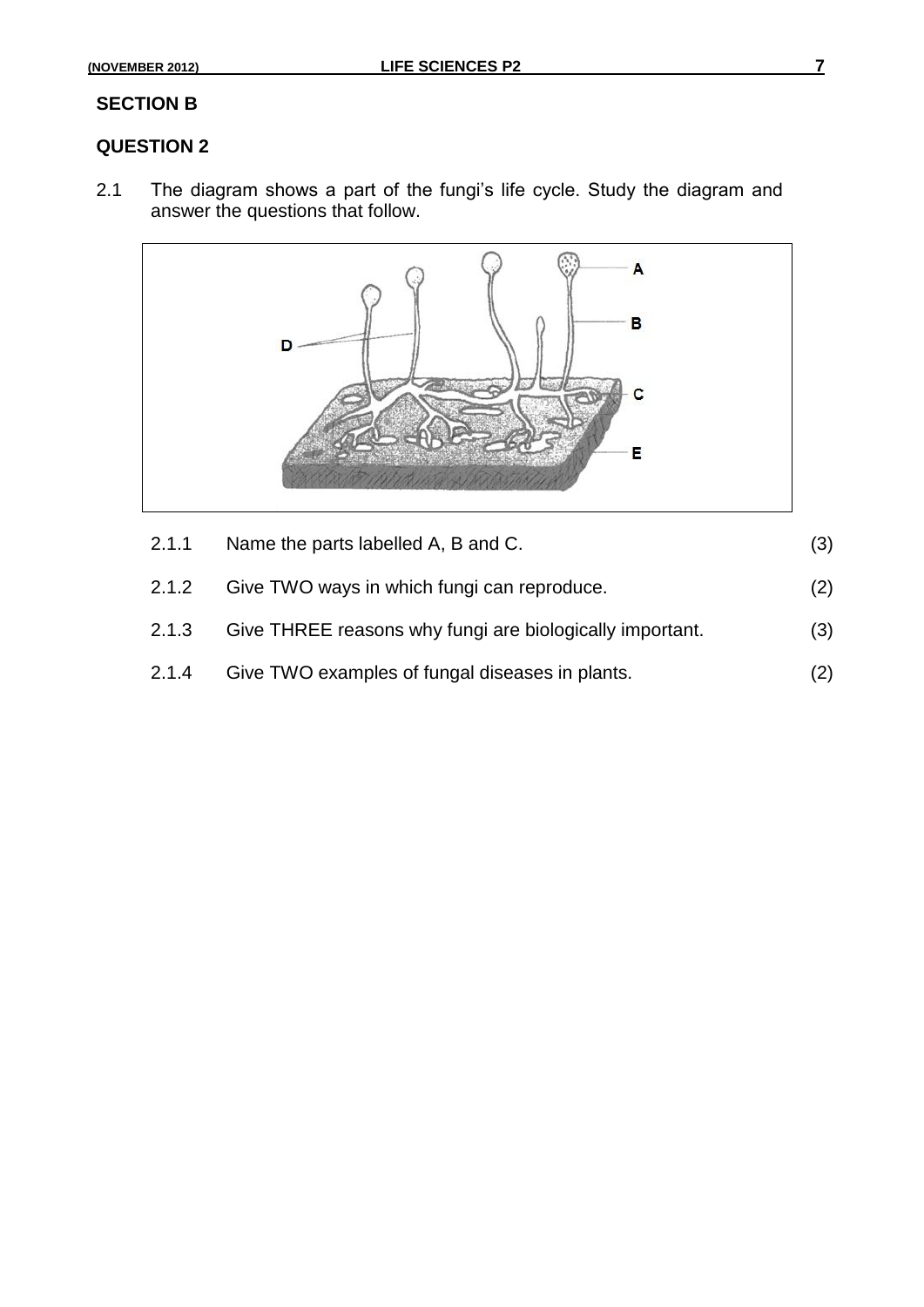2.2 A large number of soya bean seeds (a leguminous plant) were dipped in a suspension of nitrogen-fixing bacteria and then grown in sand lacking nitrogen-containing compounds. Batches of plants were removed at intervals and the nitrogen content of the nodules and the rest of the plant were determined separately. The results are shown in the graph below.



- 2.2.1 What is the amount of nitrogen in *mg per unit dry mass* in the bean plant, including the nodules on day 120? (2)
- 2.2.2 Suggest an explanation for the increase in the nitrogen content of the soya bean plants. (3)
- 2.2.3 What type of relationship occurs between the bacteria and the soya bean plants? Why is this not an example of commensalism? (3)
- 2.2.4 Explain how the nitrogen content of the plant can add to the nitrogen content of the air. (3)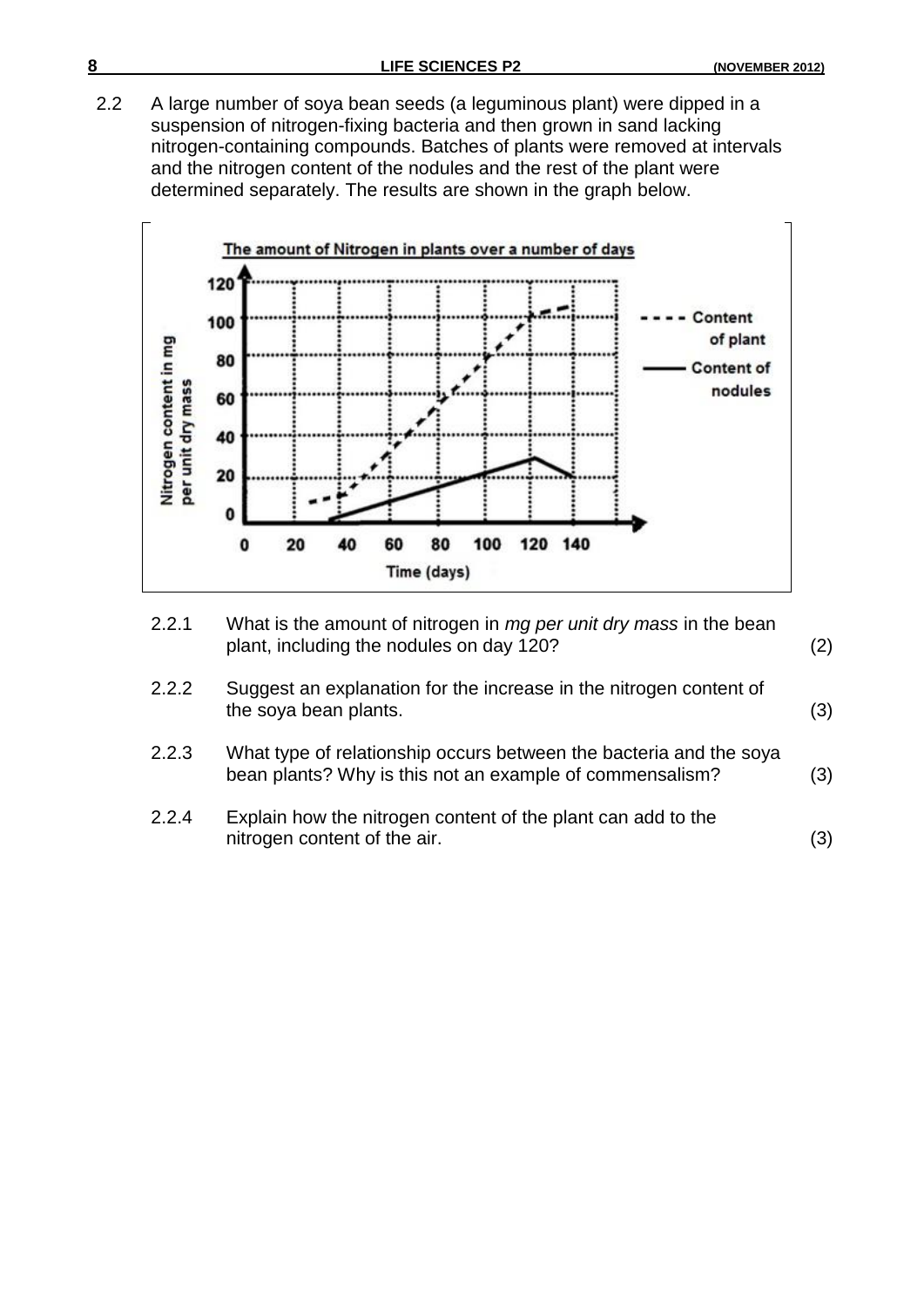2.3 Learners wanted to investigate the effect of different antibiotics on the growth of a certain bacterial species. They set up nutrient agar plates and placed sterile discs containing three different antibiotics on each of the plates. Study the diagram and answer the following questions.



| 2.3.5 | Use the information in the diagram to describe the results of the<br>investigation.                   | (3)<br>'301 |
|-------|-------------------------------------------------------------------------------------------------------|-------------|
| 2.3.4 | Which factors would the learners have kept constant during the<br>investigation?                      | (2)         |
| 2.3.3 | Mention ONE precaution that the learners would have taken to<br>ensure that their results were valid. | (1)         |
| 2.3.2 | What is the function of the agar plates?                                                              | (1)         |
| 2.3.1 | What is an antibiotic?                                                                                | (2)         |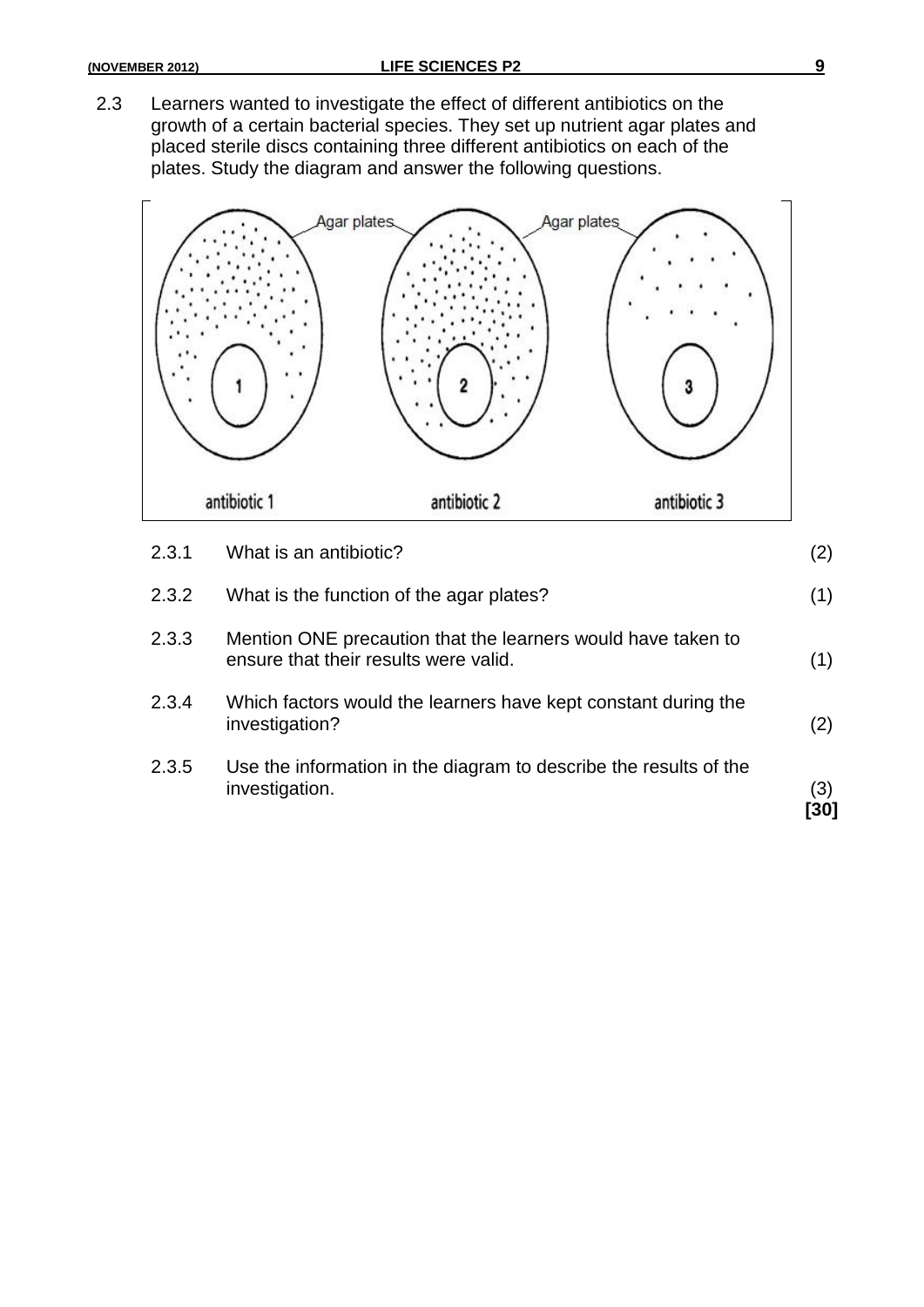### **QUESTION 3**

3.1 Study the diagrams that illustrate different plants and answer the questions that follow.



| 3.1.1 | Identify the groups to which each of the above plants belongs.                                                                                                           |     |  |
|-------|--------------------------------------------------------------------------------------------------------------------------------------------------------------------------|-----|--|
| 3.1.2 | Which of the four groups identified in QUESTION 3.1.1                                                                                                                    |     |  |
|       | are dependent on water for fertilisation?<br>(a)                                                                                                                         | (2) |  |
|       | produce seeds for reproduction?<br>(b)                                                                                                                                   | (2) |  |
| 3.1.3 | Mention THREE similar structural adaptations of the prothallus in<br>ferns and the gametophyte in mosses, which make them to be<br>poorly adapted to a terrestrial life. |     |  |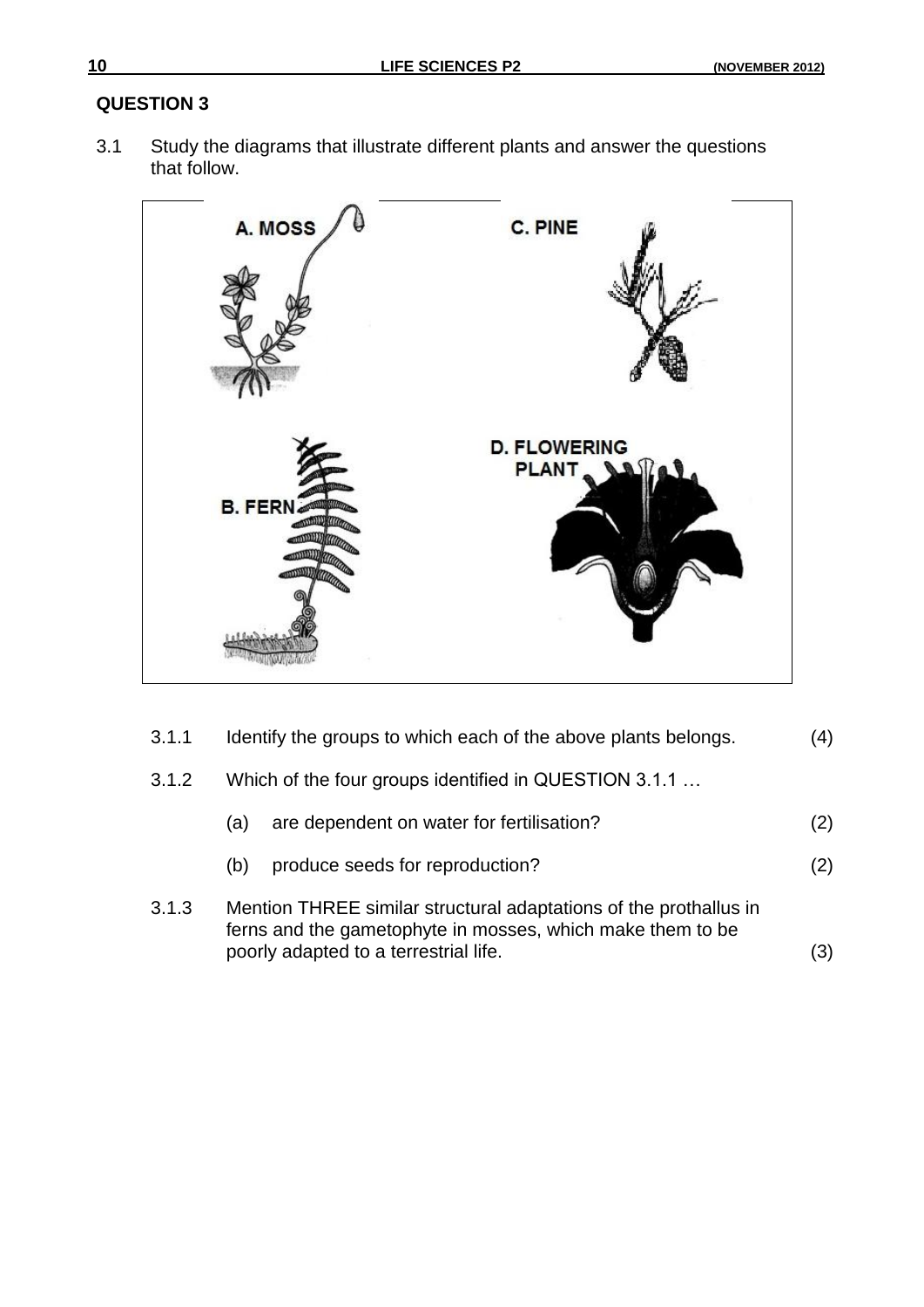3.2 The diagram below shows a phylogenetic tree of different animals. Study the diagram and answer the questions that follow.



| 3.2.1 | According to this phylogenetic tree, which group was the ancestors<br>of the animal kingdom? |                                                                                                       |     |  |
|-------|----------------------------------------------------------------------------------------------|-------------------------------------------------------------------------------------------------------|-----|--|
| 3.2.2 | How many animal phyla are shown on this tree?                                                |                                                                                                       |     |  |
| 3.2.3 | The first major split in the animal kingdom was into radial- and<br>bilateral symmetry:      |                                                                                                       |     |  |
|       | (a)                                                                                          | Which phylum does not form part of this split?                                                        | (1) |  |
|       | (b)                                                                                          | Which phylum has radial symmetry?                                                                     | (1) |  |
| 3.2.4 |                                                                                              | The second split is animals which have a coelom and animals<br>which lack a body cavity:              |     |  |
|       | (a)                                                                                          | Which phylum has no body cavity?                                                                      | (1) |  |
|       | (b)                                                                                          | Which phylum has a pseudocoelom? This means it does not<br>have a true body cavity.                   | (1) |  |
| 3.2.5 |                                                                                              | From the diagram identify THREE phyla which have a true body<br>cavity as well as bilateral symmetry. | (3) |  |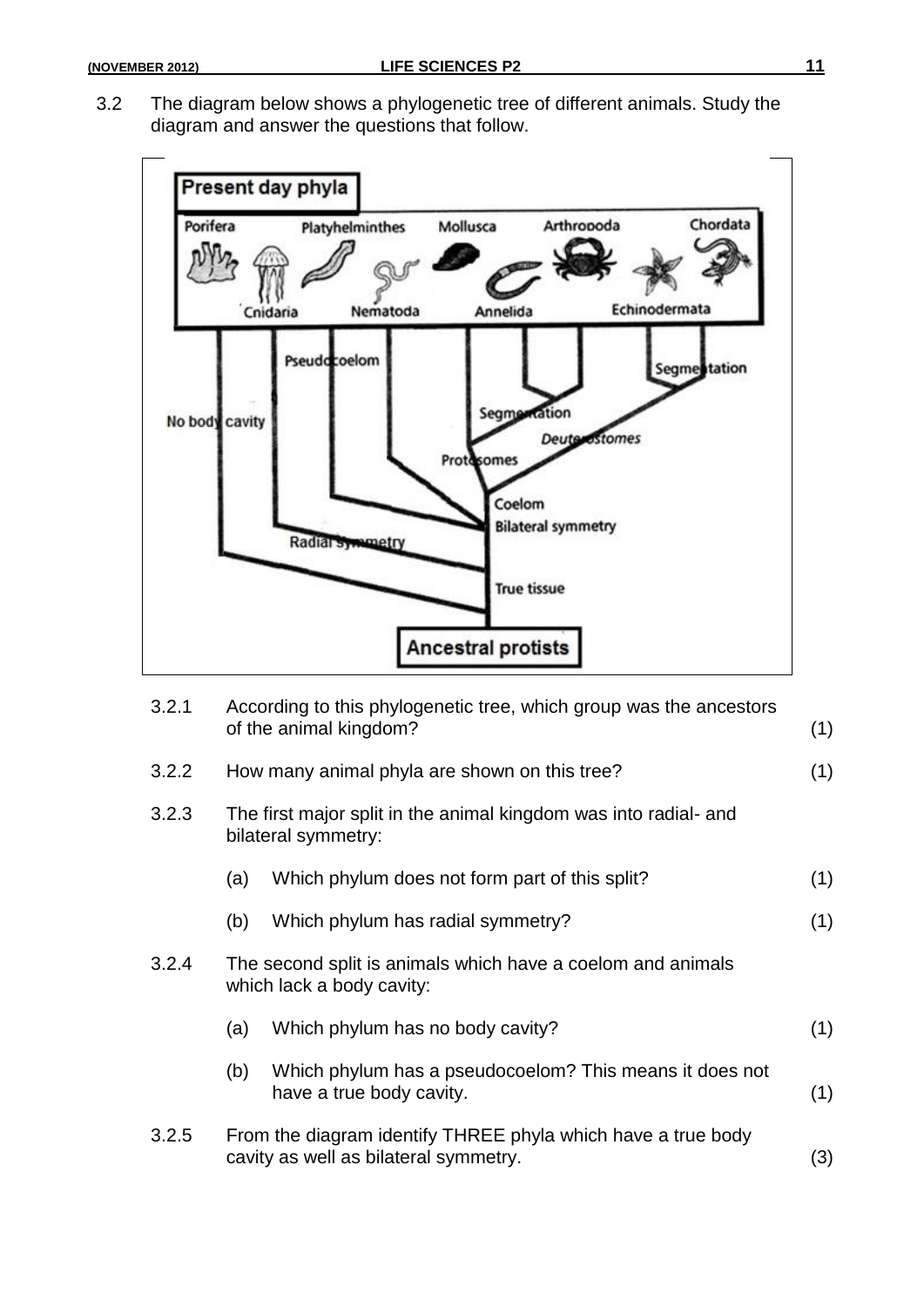3.3 Read the following passage on shad fishing and answer the questions that follow.

#### **Decline of South African Shad (Elf) fish:**

Conservationists point out that the sizes of shad shoals have become smaller which indicates that their population sizes have declined. They also say that whereas shad of 120 cm were regularly caught in the past, shad specimens of such sizes are now rarely found. They claim that the decline in numbers and sizes of individual specimens are due to over-fishing. The size and bag limits, sale regulations and closed season are all meant to prevent this over-exploitation. In addition, the closed season (which coincides with the shad's breeding season) allows the fish time to breed.

Shore anglers agree that the sizes and number of shad have decreased, but they say that the damage is caused by commercial fishermen who, with their large fishing trawlers, catch shad in large numbers. They say that even though most of the fish (about 70%) caught by shore anglers are shad, this is "nothing" compared to the commercial fisherman's catches. They feel that the regulations are unfair as their quota of not more than four fish per day will affect their livelihood.

Adapted from :*africanconservation.org*

| 3.3.5 | Why are fishermen not allowed to catch fish that are under a<br>certain size? | (3) |
|-------|-------------------------------------------------------------------------------|-----|
| 3.3.4 | What fines are imposed on fishermen that do not abide by their<br>limits?     | (1) |
| 3.3.3 | Explain why such limits should be imposed.                                    | (3) |
| 3.3.2 | What is the shad-fishing limit per fisherman?                                 | (1) |
| 3.3.1 | Why does a fisherman need to have a fishing licence?                          | (2) |

**TOTAL SECTION B: 60**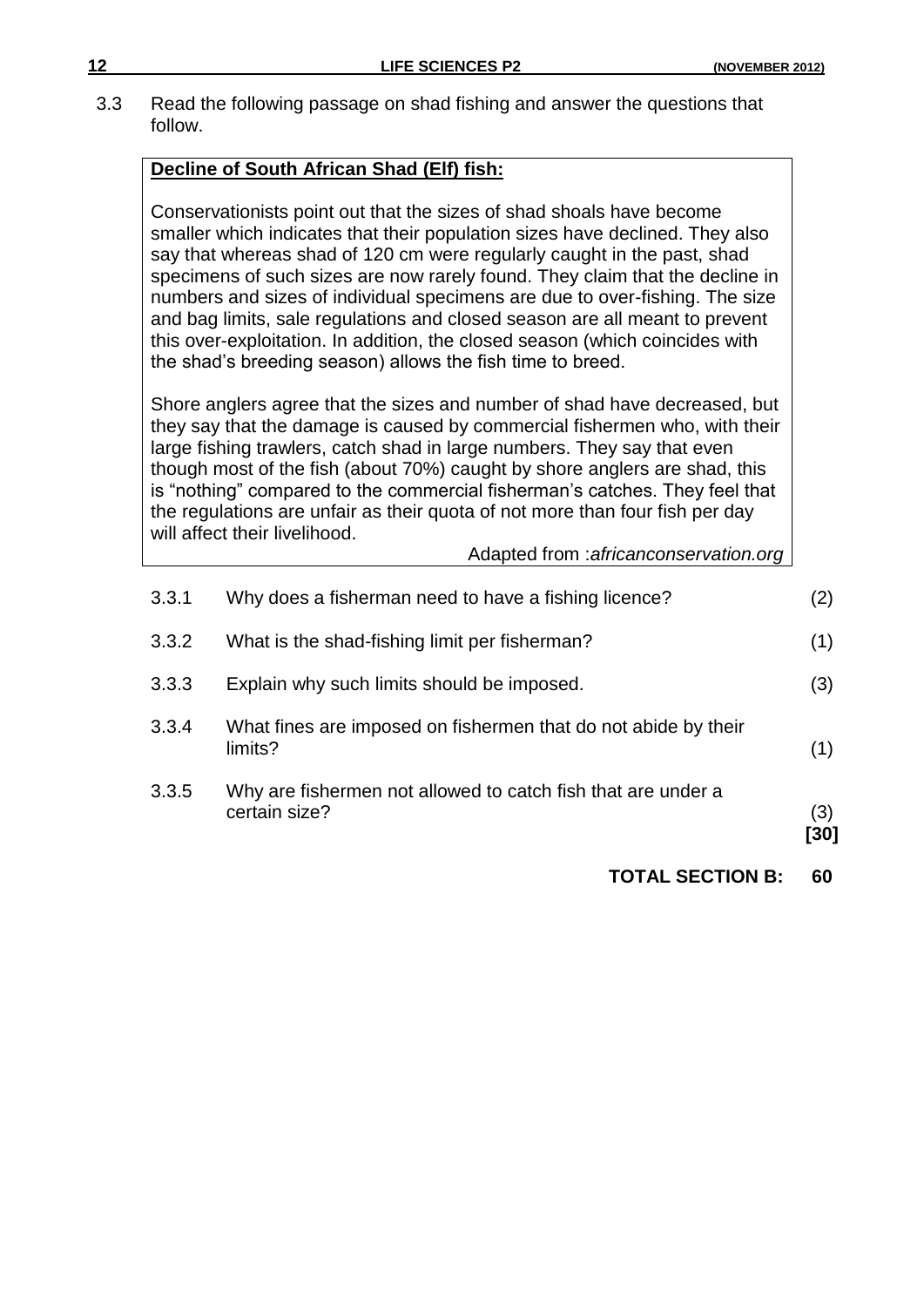#### **SECTION C**

#### **QUESTION 4**

4.1 Study the table of species diversity found in the different provinces in South Africa and answer the questions that follow.

| <b>Province</b>          | <b>Plant</b><br><b>Species</b> | <b>Mammal</b><br><b>Species</b> | <b>Bird</b><br><b>Species</b> | <b>Reptile</b><br><b>Species</b> | Amphibian<br><b>Species</b> |
|--------------------------|--------------------------------|---------------------------------|-------------------------------|----------------------------------|-----------------------------|
| <b>Eastern</b><br>Cape   | 6 3 8 3                        | 156                             | 384                           | 57                               | 51                          |
| <b>Free State</b>        | 3 0 0 1                        | 93                              | 334                           | 47                               | 29                          |
| Gauteng                  | 2826                           | 125                             | 326                           | 53                               | 25                          |
| KwaZulu-<br><b>Natal</b> | 5515                           | 177                             | 462                           | 86                               | 68                          |
| Limpopo                  | 4 2 3 9                        | 239                             | 479                           | 89                               | 44                          |
| Mpumalanga               | 4 5 9 3                        | 160                             | 464                           | 82                               | 48                          |
| <b>Northern</b><br>Cape  | 4916                           | 139                             | 302                           | 53                               | 29                          |
| <b>North West</b>        | 2483                           | 138                             | 384                           | 59                               | 27                          |
| Western<br>Cape          | 9489                           | 153                             | 305                           | 52                               | 39                          |

4.1.1 Which province has the highest number of mammal species? (1)

4.1.2 Which province has the lowest number of species diversity? (1)

4.1.3 What THREE conclusions can you deduce from this data? (3)

4.1.4 Plot a bar graph of only the plant species for each province. (9)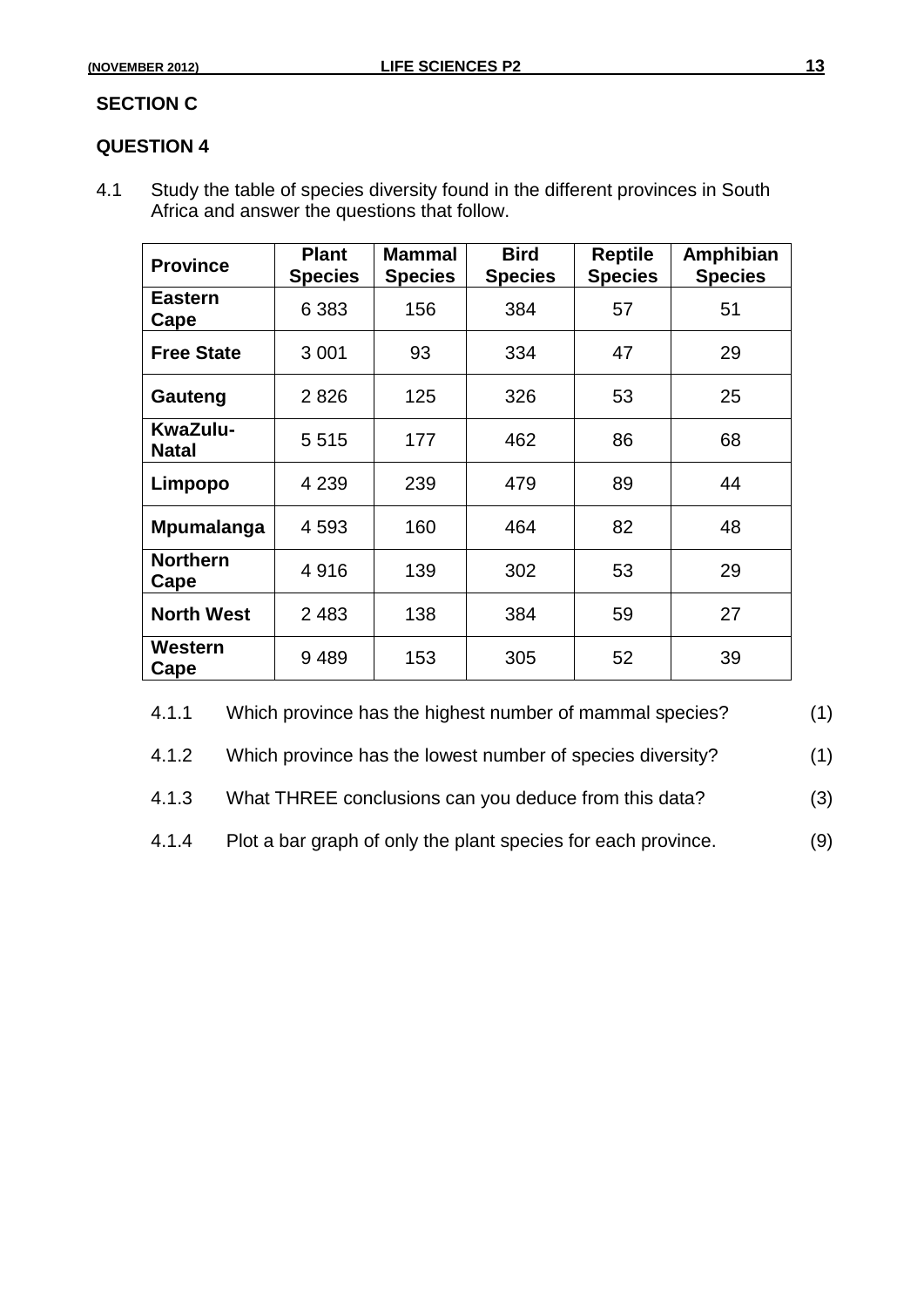4.2 Read the article below and answer the questions that follow.

#### **New technology to the rescue of ancient cycads.**

by Stephen Bevan adapted from *Cape Argus* 19 March 2008

Nature conservation officials are using microchip and DNA technology to safeguard the ancient cycads, South Africa's rare "living fossils", in the face of a spate of thefts by plant traffickers that is threatening to cause extinctions.

With their tall stems and palm-like leaves, which first evolved more than 300 million years ago, cycads are the oldest seed plants on Earth.

Collectors in the US and East Asia are prepared to pay up to R90 000 for a large specimen of a rare species, encouraging a flourishing but illegal trade in these plants - either plucked from the wild, or taken from nature reserves and botanical gardens.

To help counter this, conservation officials have begun implanting microchip transponders into the trunks of these plants in the national collections, in order to help the "Green Scorpions" - the elite police unit responsible for enforcing conservation laws - to identify stolen specimens and trace their owners.

For additional protection, they are also spraying the plants with a coded DNA "paint", where each batch contains a unique identifying feature.

Dr John Donaldson, chairman of the World Conservation Union's cycad specialist group, said: "In South Africa and Swaziland, 60% of the decline in population of cycads can be attributed to trade in wild-collected plants." He warned: "We are on the cusp of extinctions. We have a lot of rare plants that are down to less than 100 individuals in the wild."

| 4.2.1 | Describe the identifying features of a cycad.                          |     |
|-------|------------------------------------------------------------------------|-----|
| 4.2.2 | Who are the "Green Scorpions"?                                         | (2) |
| 4.2.3 | What methods have been instituted to protect South Africa's<br>cycads? | (2) |